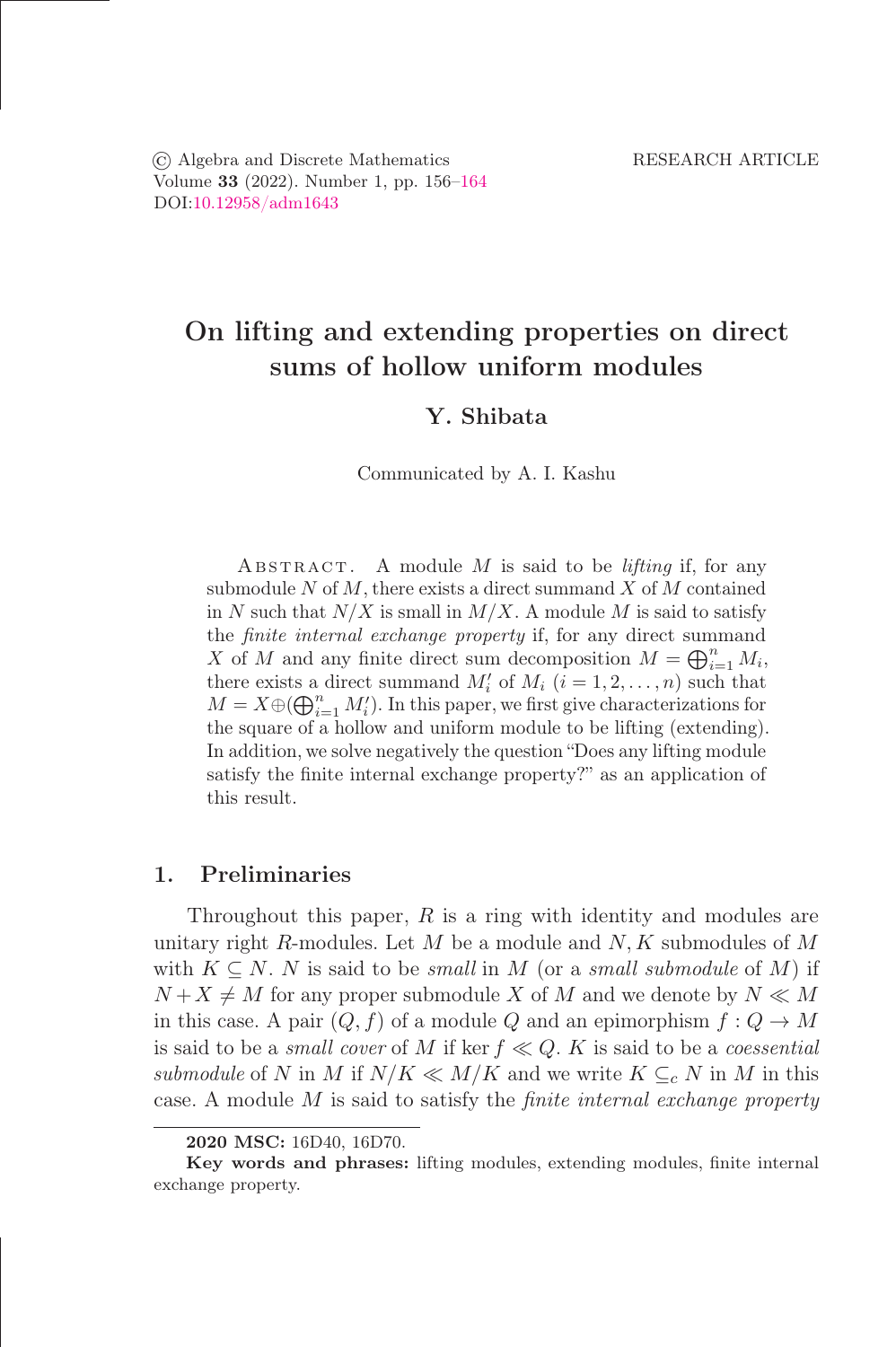(or briefly,  $FIEP$ ) if, for any direct summand  $X$  of  $M$  and any finite direct sum decomposition  $M = \bigoplus_{i=1}^n M_i$ , there exists a direct summand  $M'_i$  of  $M_i$   $(i = 1, 2, \ldots, n)$  such that  $M = X \oplus (\bigoplus_{i=1}^n M'_i)$ . Let  $M = A \oplus B$  be a module and  $h : A \to B$  a homomorphism. Then  $\{a + h(a) \mid a \in A\}$ is called a *graph* of h and denoted by  $\langle h \rangle$ . It is clear that  $M = \langle h \rangle \oplus B$ ,  $M = A + \langle h \rangle$  if h is an epimorphism, and  $A \cap \langle h \rangle = \text{ker } h$ .

A module M is said to be *extending* (or *CS*) if, for any submodule N of  $M$ , there exists a direct summand  $X$  of  $M$  such that  $N$  is an essential submodule of X. An indecomposable extending module is called *uniform*. A lifting module is defined as a dual concept of an extending module, that is, a module  $M$  is said to be *lifting* if, for any submodule  $N$  of  $M$ , there exists a direct summand  $X$  of  $M$  such that  $X$  is a coessential submodule of N in M. An indecomposable lifting module is called *hollow*. It is wellknown that uniform modules (hollow modules, resp.) are closed under nonzero submodules and essential extensions (nonzero factor modules and small covers, resp.). A module M is said to be *uniserial* if its submodules are linearly ordered by inclusion. Clearly, any uniserial module is hollow and uniform. However the converse is not true. We consider

$$
R = \begin{pmatrix} K & K & K & K \\ 0 & K & 0 & K \\ 0 & 0 & K & K \\ 0 & 0 & 0 & K \end{pmatrix}, \quad M_R = (K, K, K, K)
$$

where K is a field. Then M has only 6 submodules

 $M, (0, K, K, K), (0, K, 0, K), (0, 0, K, K), (0, 0, 0, K), 0.$ 

Hence M is hollow and uniform but not uniserial.

Extending modules and lifting modules are important because they characterize right noetherian rings, right perfect rings, semiperfect rings, right (co-)H-rings and Nakayama rings (cf. [2]).

Let A and B be modules. A is called *generalized* B*-injective* if, for any module X, any homomorphism  $f: X \to A$  and any monomorphism  $g: X \to B$ , there exist direct sum decompositions  $A = A_1 \oplus A_2$  and  $B = B_1 \oplus B_2$ , a homomorphism  $h_1 : B_1 \rightarrow A_1$  and a monomorphism  $h_2: A_2 \to B_2$  such that  $p_1 f = h_1 q_1 g$  and  $q_2 g = h_2 p_2 f$ , where  $p_i: A =$  $A_1 \oplus A_2 \rightarrow A_i$  and  $q_i : B = B_1 \oplus B_2 \rightarrow B_i$   $(i = 1, 2)$  are canonical projections ([5]). A is called *generalized* B*-projective* if, for any module X, any homomorphism  $f : A \to X$  and any epimorphism  $g : B \to X$ , there exist direct sum decompositions  $A = A_1 \oplus A_2$  and  $B = B_1 \oplus B_2$ ,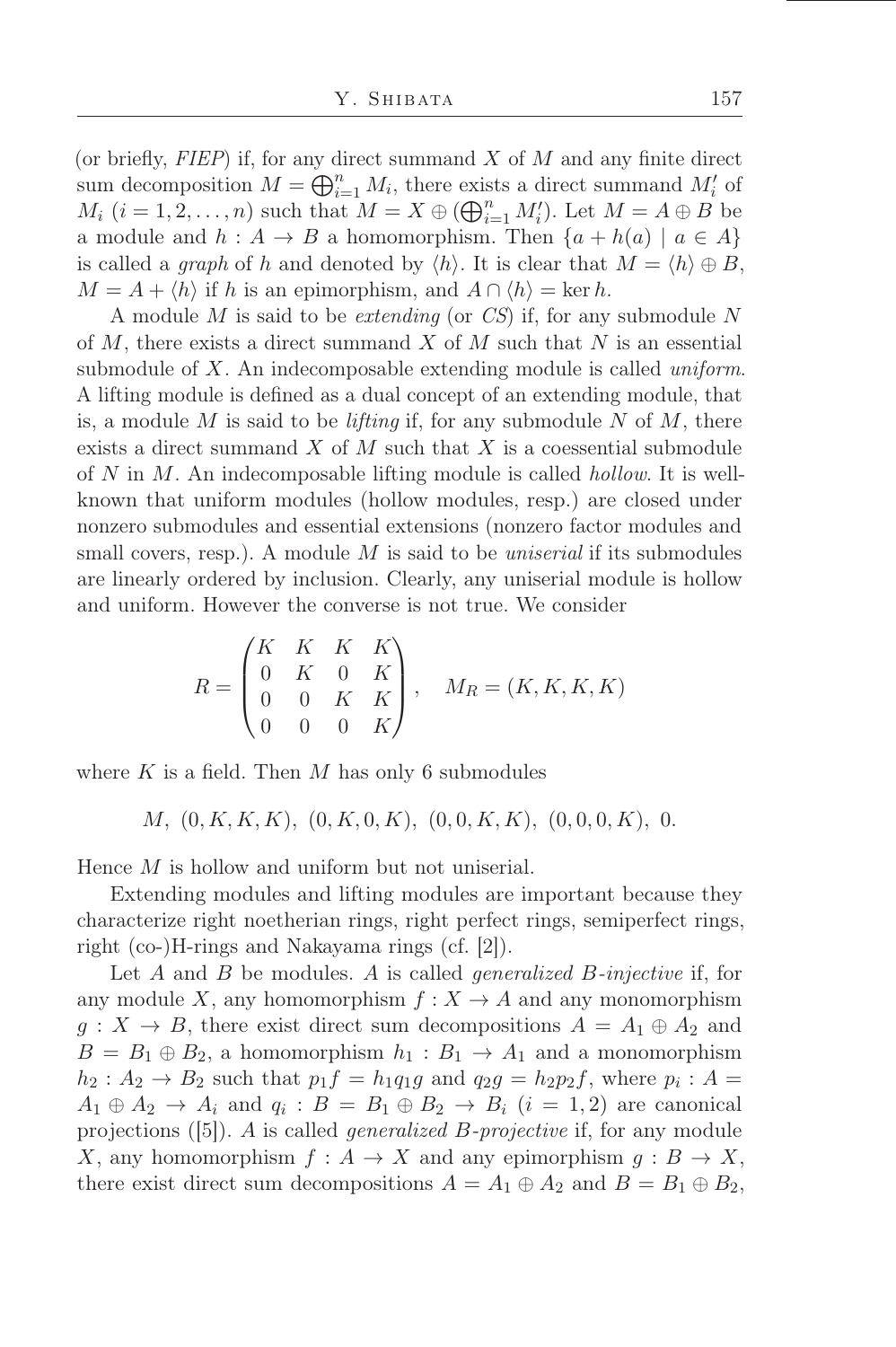a homomorphism  $h_1 : A_1 \rightarrow B_1$  and an epimorphism  $h_2 : B_2 \rightarrow A_2$ such that  $f|_{A_1} = gh_1$  and  $g|_{B_2} = fh_2$ . It is already known that, a finite direct sum of lifting modules (extending modules, resp.) with the FIEP  $M = \bigoplus_{i=1}^{n} M_i$  is lifting (extending, resp.) with the FIEP if and only if K and L are relative generalized projective (relative generalized injective, resp.) for every  $k = 1, 2, ..., n$ , any direct summand K of  $M_k$  and any direct summand L of  $\bigoplus_{i\neq k} M_i$  by [6, Theorem 3.7] ([5, Theorem 2.15], resp.).

In this paper, we first give characterizations for the square of a hollow and uniform module to be a lifting module (an extending module) which does not necessarily satisfy the FIEP, by certain projectivities (injectivities). Using this result, we give an example of a lifting module not satisfying the FIEP in order to solve the question "Does any lifting module satisfy the finite internal exchange property?" negatively.

For undefined terminologies, the reader is referred to  $[1], [2], [3], [7]$ and [8].

## 2. Main results

<span id="page-2-1"></span>**Lemma 1.** Let A and B be modules and put  $M = A \oplus B$ . For any nonzero *proper direct summand* X *of* M*, the following holds:*

- (1) *If* A *and* B *are hollow, then so is* X*.*
- (2) *If* A *and* B *are uniform, then so is* X*.*

*Proof.* Let  $p : M = A \oplus B \rightarrow A$  and  $q : M = A \oplus B \rightarrow B$  be canonical projections.

(1) Since A and B are hollow and X is non-small, X satisfies either  $p(X) = A$  or  $q(X) = B$ . Without loss of generality, we can take X with  $p(X) = A$ . By  $X \neq M$ , we see  $X \cap B \ll B$  because B is hollow. Since X is a proper direct summand of M, we obtain ker  $p|_X = X \cap B \ll X$ . Hence  $(X, p|_X)$  is a small cover of A. Therefore X is hollow.

(2) Since A and B are uniform and X is non-essential, X satisfies either  $X \cap A = 0$  or  $X \cap B = 0$ . Without loss of generality, we can take X with  $X \cap A = 0$ . Then  $q|_X : X \to B$  is a nonzero monomorphism. Therefore X is uniform because it is isomorphic to a submodule of a uniform module B.  $\Box$ 

Now we give a key lemma in this paper.

<span id="page-2-0"></span>**Lemma 2.** Let U be a hollow and uniform module and put  $M = U^2$ ,  $U_1 = U \times 0$  and  $U_2 = 0 \times U$ . Then for any submodule  $N_1$  of  $U_1$  and any *epimorphism*  $h_1$  *from*  $N_1$  *to*  $U_2$ *,*  $\langle h_1 \rangle$  *is a direct summand of*  $M$ *.*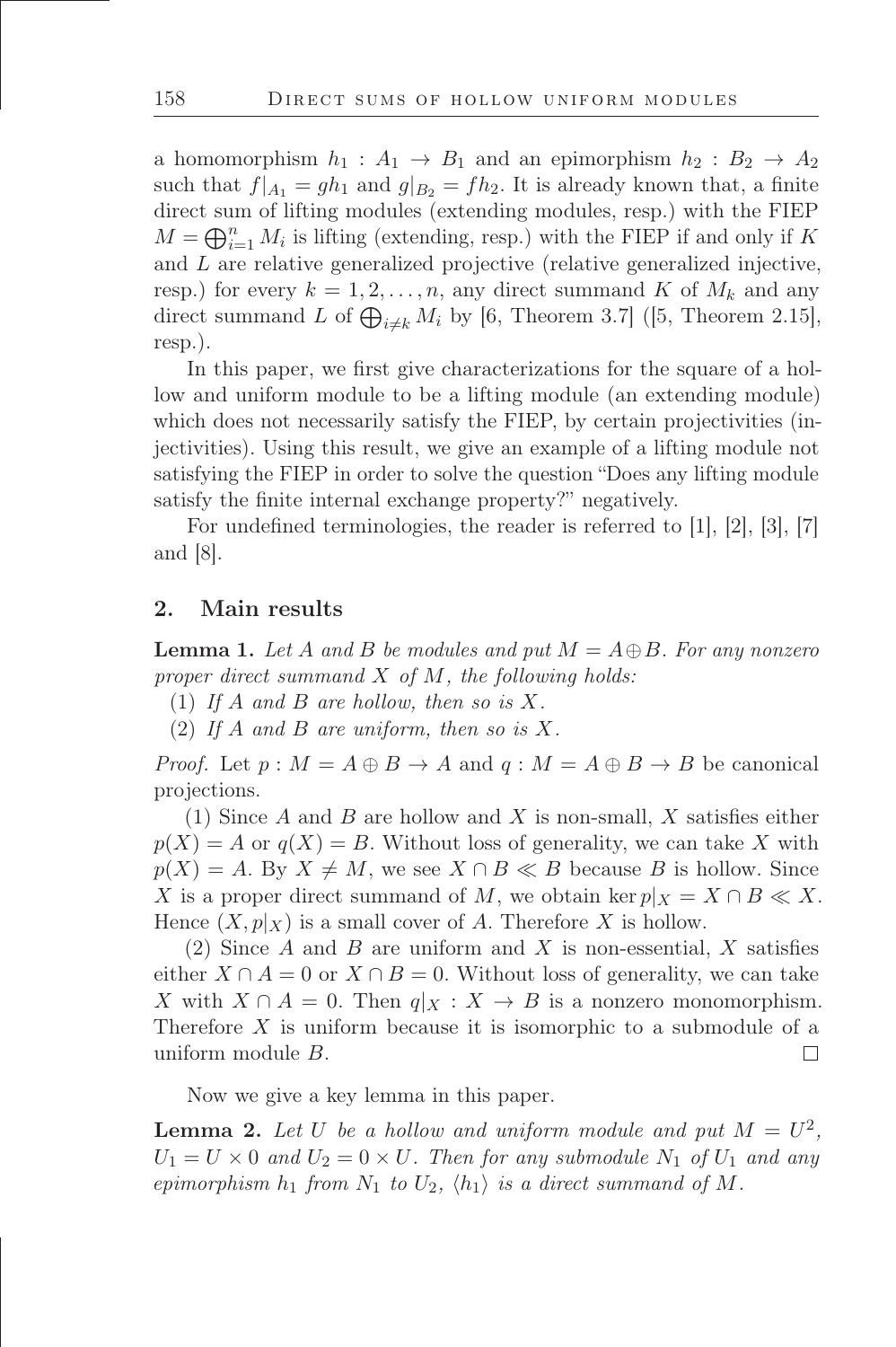*Proof.* If  $N_1 = U_1$  or ker  $h_1 = 0$ , it is clear  $M = \langle h_1 \rangle \oplus U_2$  or  $M = \langle h_1 \rangle \oplus U_1$ . We assume  $N_1 \neq U_1$  and ker  $h_1 \neq 0$ , and take a submodule  $N_2$  of  $U_2$ which is a natural isomorphic image of  $N_1$  and an epimorphism  $h_2$  from  $N_2$  to  $U_1$ . Now we prove  $M = \langle h_1 \rangle \oplus \langle h_2 \rangle$ .

First we show  $M = \langle h_1 \rangle + \langle h_2 \rangle$ . Let  $\iota_i : h_i^{-1}(N_j) \to U_i$   $(i \neq j)$  be the inclusion mapping. Then  $\text{Im } \iota_i = h_i^{-1}(N_j) \subseteq h_i^{-1}(U_j) = N_i \subsetneq U_i \ (i \neq j)$ . We define a homomorphism  $h'_i$  from  $h_i^{-1}(N_j)$  to  $U_i$  by  $h'_i(x) = h_j h_i(x)$ for  $x \in h_i^{-1}(N_j)$   $(i \neq j)$ . Clearly  $h'_i$  is onto  $(i = 1, 2)$ . Since  $U_i$  is hollow, we obtain that  $\iota_i - h'_i : h_i^{-1}(N_j) \to U_i$  is onto  $(i \neq j)$ . For any element  $u_1 + u_2$  of  $M$   $(u_i \in U_i)$ , there exists an element  $x_i$  of  $h_i^{-1}(N_j)$  such that  $(\iota_i - h'_i)(x_i) = u_i$   $(i \neq j)$ . Hence  $u_1 + u_2 = ((x_1 - h_2(x_2)) + h_1(x_1$  $h_2(x_2))$  +  $((x_2 - h_1(x_1)) + h_2(x_2 - h_1(x_1))) \in \langle h_1 \rangle + \langle h_2 \rangle$ . Therefore  $M = \langle h_1 \rangle + \langle h_2 \rangle$ .

Next we show  $\langle h_1 \rangle \cap \langle h_2 \rangle = 0$ . We see

$$
(\langle h_1 \rangle \cap \langle h_2 \rangle) \cap \ker h_1 = (\langle h_1 \rangle \cap \langle h_2 \rangle) \cap (\langle h_1 \rangle \cap N_1) \subseteq \langle h_2 \rangle \cap N_1 = 0.
$$

Since  $\langle h_1 \rangle \cong N_1$  is uniform and ker  $h_1 \neq 0$ , we obtain  $\langle h_1 \rangle \cap \langle h_2 \rangle = 0$ .  $\Box$ 

The following is one of our main results.

<span id="page-3-0"></span>**Theorem 1.** Let U be a hollow and uniform module and put  $M = U^2$ ,  $U_1 = U \times 0$  and  $U_2 = 0 \times U$ . Then the following conditions are equivalent: (a) M *is lifting,*

- (b) *for any module* X, any homomorphism  $f: U_1 \to X$  and any epi*morphism*  $g: U_2 \to X$ *, one of the following holds:* 
	- (i) there exists a homomorphism  $h: U_1 \rightarrow U_2$  such that  $f = gh$ ,
	- (ii) *there exist a submodule* N of  $U_2$  *and an epimorphism*  $h: N \rightarrow$  $U_1$  *such that*  $g|_N = fh$ ,
- (c) for any module X, any homomorphism  $f: U_1 \to X$  and any epi*morphism*  $g: U_2 \to X$ *, one of the following holds:* 
	- (i) there exists a homomorphism  $h: U_1 \rightarrow U_2$  such that  $f = gh$ ,
	- (ii) *there exist a submodule* K *of* ker g *and a monomorphism* h :  $U_1 \rightarrow U_2/K$  such that  $g'h = f$ , where  $g' : U_2/K \rightarrow X$  is *defined by*  $g'(\overline{u}) = g(u)$  *for*  $\overline{u} \in U_2/K$ *.*

*Proof.* Let  $p_i$ :  $M = U_1 \oplus U_2 \rightarrow U_i$  be the canonical projection  $(i = 1, 2)$ . (a)  $\Rightarrow$  (b): Let  $f: U_1 \rightarrow X$  be a nonzero homomorphism and g:  $U_2 \to X$  an epimorphism. We define a homomorphism  $\varphi : M \to X$  by  $\varphi(u_1 + u_2) = f(u_1) - g(u_2)$  for  $u_i \in U_i$   $(i = 1, 2)$ . Since M is lifting, there exists a direct summand A of M such that  $A \subseteq_{c} \ker \varphi$  in M. Then  $M = \ker \varphi + U_2 = A + U_2$  because g is onto. So  $p_1(A) = U_1$ .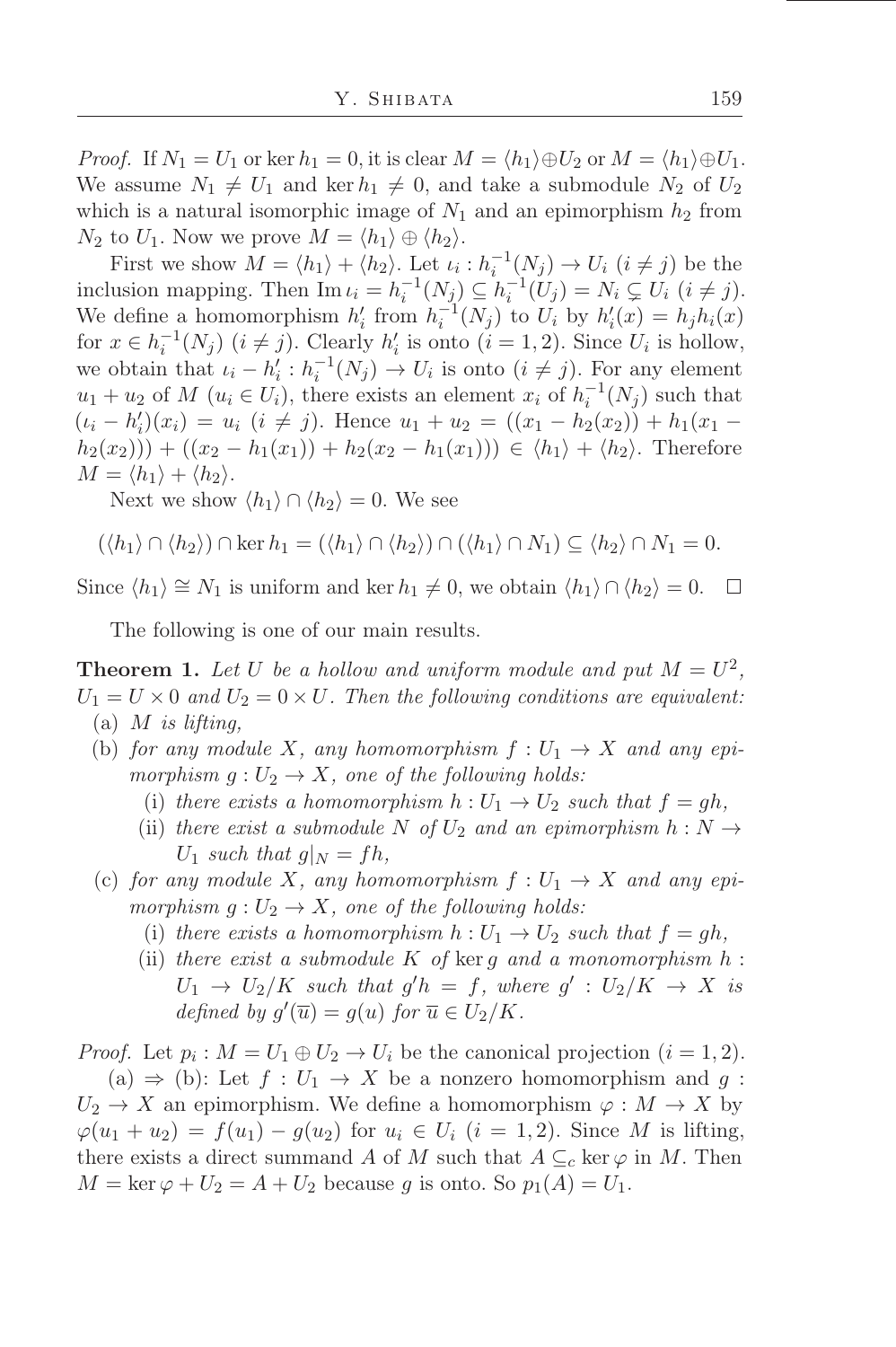If  $A \cap U_2 = 0$ , we can define a homomorphism  $h : U_1 = p_1(A) \rightarrow U_2$ by  $h(p_1(a)) = p_2(a)$  for  $a \in A$ , and h satisfies  $f = gh$ . Therefore (i) holds.

Otherwise we see  $A \cap U_1 = 0$  since U is uniform. Hence we can define an epimorphism  $h : p_2(A) \to p_1(A) = U_1$  by  $h(p_2(a)) = p_1(a)$  for  $a \in A$ , and h satisfies  $g|_{p_2(A)} = fh$ . Therefore (ii) holds.

(b)  $\Rightarrow$  (a): Let X be a submodule of M. We may assume that X is a proper non-small submodule of  $M$ . Since  $U_1$  and  $U_2$  are hollow with  $U_1 \cong U_2$ , we only consider the case  $p_1(X) = U_1$ . Then  $M = X + U_2$ . Let  $\pi: M \to M/X$  be the natural epimorphism. Since  $\pi|_{U_2}$  is onto, one of the following (i) or (ii) holds:

(i) there exists a homomorphism  $h: U_1 \to U_2$  such that  $\pi|_{U_1} = \pi|_{U_2}h$ , that is, the diagram



commutes,

(ii) there exist a submodule N of  $U_2$  and an epimorphism  $h: N \to U_1$ such that  $\pi|_N = \pi|_{U_1} h$ , that is, the diagram



commutes.

In either case, we see  $\langle -h \rangle$  is a direct summand of M by Lemma [2,](#page-2-0) and  $\langle -h \rangle \subseteq X$  by the commutativity of the diagram. Put  $M = \langle -h \rangle \oplus T$ using a direct summand  $T$  of  $M$ . Since  $T$  is hollow by Lemma [1,](#page-2-1) we obtain  $T \cap X \ll T$ . Hence  $\langle -h \rangle \subseteq_c X$  in M. Therefore M is lifting.

 $(b) \Rightarrow (c)$ : It is enough to show  $(b)(ii) \Rightarrow (c)(ii)$ . For any homomorphism  $f: U_1 \to X$  and any epimorphism  $g: U_2 \to X$ , we assume that there exist a submodule N of  $U_2$  and an epimorphism  $h: N \to U_1$  such that  $g|_N = fh$ . Then ker  $h \subseteq \text{ker } g$ , hence we can define an epimorphism  $g'$ :  $U_2/\ker h \to X$  by  $g'(\overline{u}) = g(u)$  for  $\overline{u} \in U_2/\ker h$ . Let  $\overline{h}: N/\ker h \to U_1$ be the natural isomorphism and  $\iota : N/\ker h \to U_2/\ker h$  the inclusion mapping, and put  $h' = \iota \bar{h}^{-1}$ . Clearly, h' is a monomorphism and  $g'h' = f$ .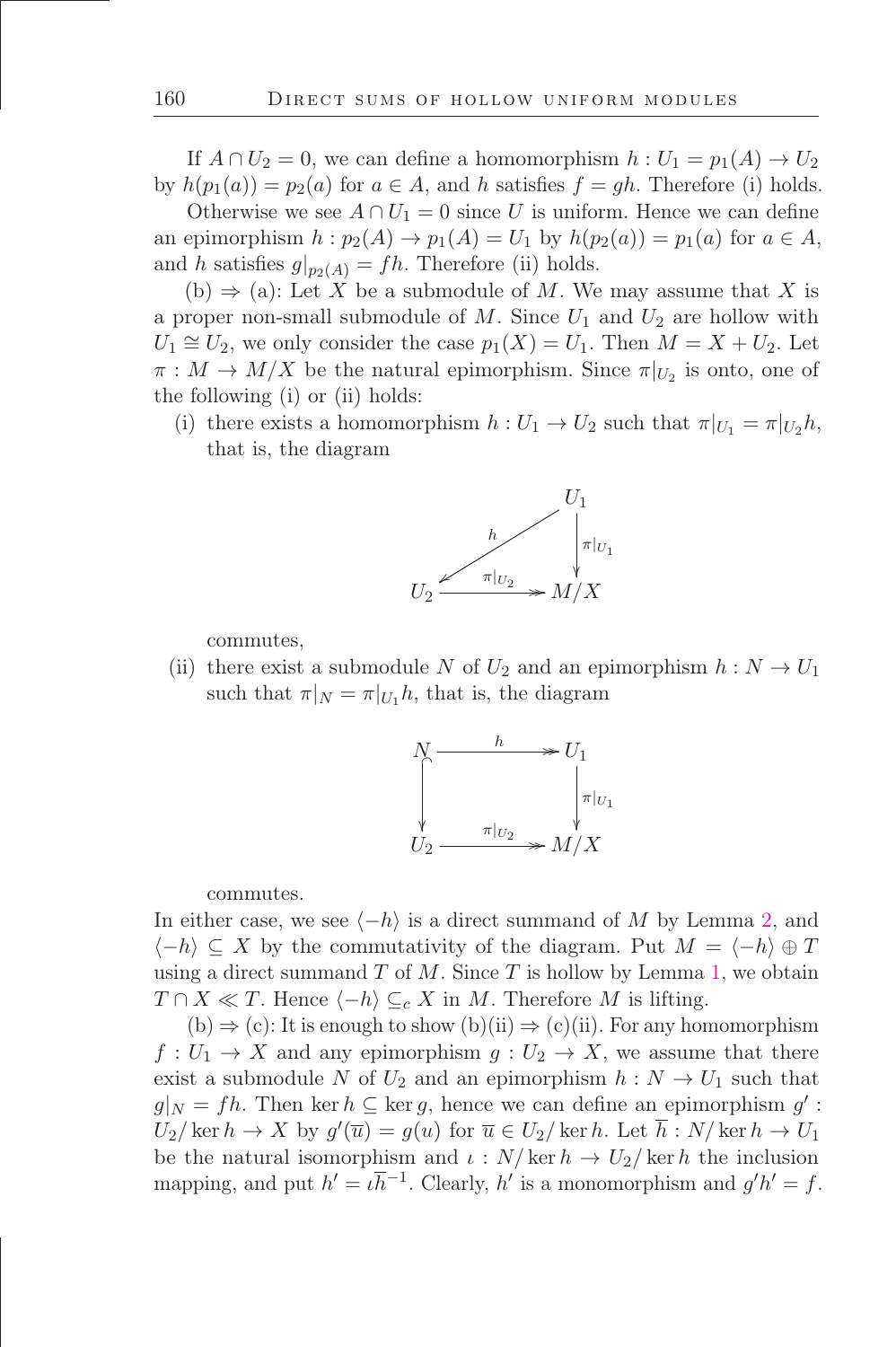$(c) \Rightarrow (b)$ : We show  $(c)(ii) \Rightarrow (b)(ii)$ . For any homomorphism  $f$ :  $U_1 \rightarrow X$  and any epimorphism  $g: U_2 \rightarrow X$ , we assume that there exist a submodule K of ker g and a monomorphism  $h: U_1 \to U_2/K$  such that  $f = g'h$ , where  $g' : U_2/K \to X$  is defined by  $g'(\overline{u}) = g(u)$  for  $\overline{u} \in U_2/\text{ker } h$ . We express Im  $h = N/K$ . Let  $\varphi : N/K \to U_1$  be the inverse map of h and  $\pi: N \to N/K$  the natural epimorphism, and put  $h' = \varphi \pi$ . Then h' is onto and  $g|_N = fh'.$  $\Box$ 

<span id="page-5-0"></span>**Theorem 2.** Let U be a uniform and hollow module and put  $M = U^2$ ,  $U_1 = U \times 0$  and  $U_2 = 0 \times U$ . Then the following conditions are equivalent:

- (a) M *is extending,*
- (b) *for any module* X, any homomorphism  $f : X \rightarrow U_2$  and any *monomorphism*  $g: X \to U_1$ *, one of the following holds:* 
	- (i) there exists a homomorphism  $h: U_1 \rightarrow U_2$  such that  $f = hg$ ,
	- (ii) *there exist a submodule* K *of*  $U_1$  *and a monomorphism*  $h: U_2 \rightarrow$  $U_1/K$  *such that*  $hf = \pi g$ *, where*  $\pi$  *is the natural epimorphism from*  $U_1$  *to*  $U_1/K$ *,*
- (c) for any module X, any homomorphism  $f: X \rightarrow U_2$  and any *monomorphism*  $g: X \to U_1$ *, one of the following holds:* 
	- (i) *there exists a homomorphism*  $h: U_1 \rightarrow U_2$  *such that*  $f = hg$ ,
	- (ii) *there exist a submodule* N of  $U_1$  *containing* Im g and an epi*morphism*  $h: N \to U_2$  *such that*  $f = hg$ .

*Proof.* Let  $p_i$ :  $M = U_1 \oplus U_2 \rightarrow U_i$  be the canonical projection  $(i = 1, 2)$ . (a)  $\Rightarrow$  (c): Let  $f: X \to U_2$  be a nonzero homomorphism and g:  $X \to U_1$  a monomorphism. We define a homomorphism  $\varphi: X \to M$  by  $\varphi(x) = g(x) + f(x)$  for  $x \in X$ . Since M is extending, there exists a direct summand A of M such that  $\text{Im }\varphi \subseteq_e A$ . By  $\text{Im }\varphi \cap U_2 = 0$ ,  $A \cap U_2 = 0$ .

If  $p_1(A) = U_1$ , we can define a homomorphism  $h: U_1 = p_1(A) \rightarrow U_2$ by  $h(p_1(a)) = p_2(a)$  for  $a \in A$ , and h satisfies  $f = hg$ . Therefore (i) holds.

Otherwise, we see  $p_2(A) = U_2$  since U is hollow. We see Im  $g \subseteq p_1(A)$ , and we can define an epimorphism  $h : p_1(A) \to p_2(A) = U_2$  by  $h(p_1(a)) =$  $p_2(a)$  for  $a \in A$ . Then h satisfies  $f = hg$ . Therefore (ii) holds.

 $(c) \Rightarrow (a)$ : Let X be a submodule of M. We may assume that X is a nonzero non-essential submodule of M. Since  $U_1$  and  $U_2$  are uniform with  $U_1 \cong U_2$ , we only consider the case  $X \cap U_2 = 0$  because U is uniform. Since  $p_1|_X$  is a monomorphism, one of the following (i) or (ii) holds: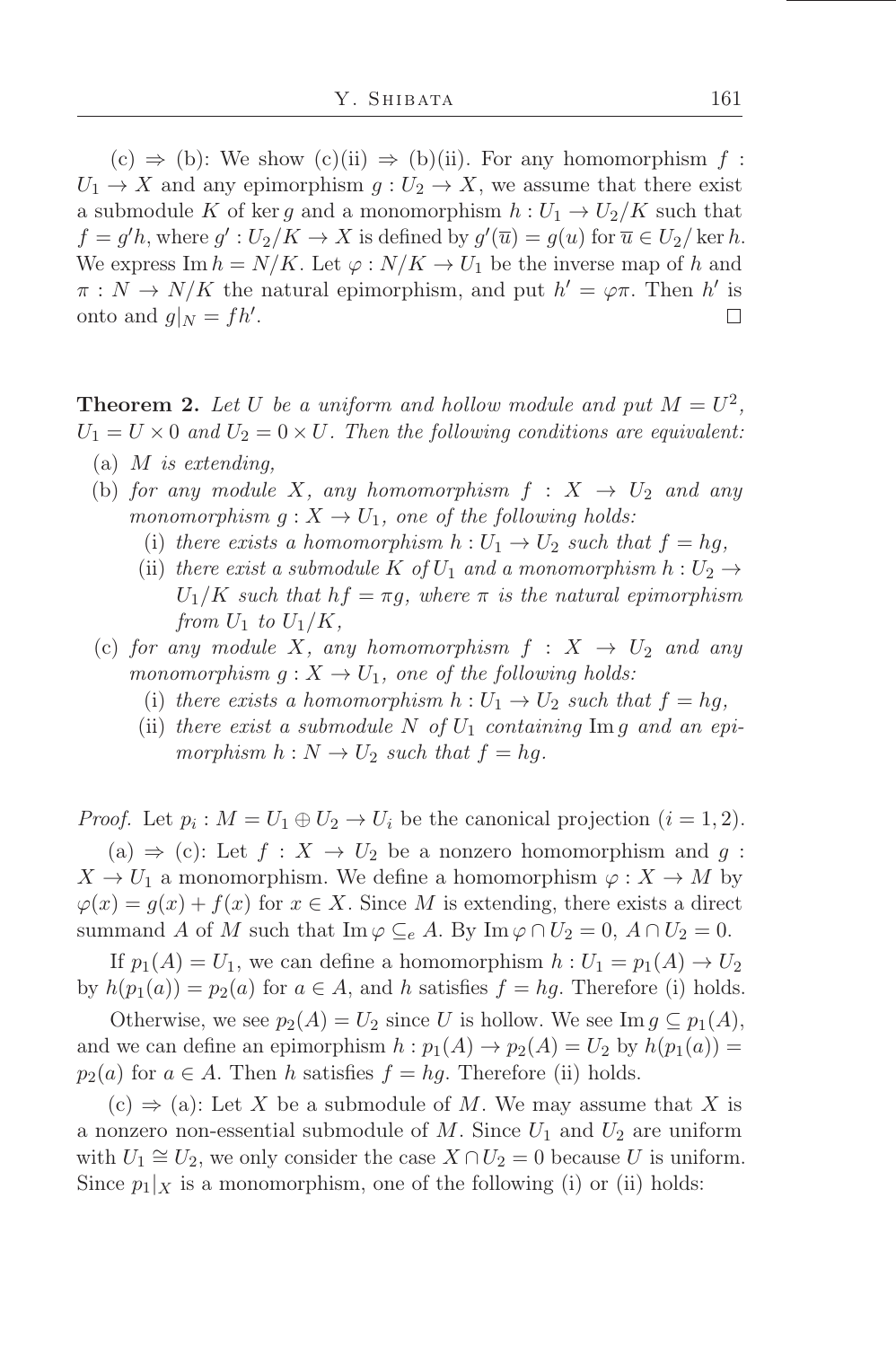(i) there exists a homomorphism  $h: U_1 \to U_2$  such that  $p_2|_X = hp_1|_X$ , that is, the diagram



commutes,

(ii) there exist a submodule N of  $U_1$  containing  $p_1(X)$  and an epimorphism  $h: N \to U_2$  such that  $p_2|_X = hp_1|_X$ , that is, the diagram



commutes.

In either case,  $\langle h \rangle$  is a direct summand of M by Lemma [2,](#page-2-0) and  $X \subseteq \langle h \rangle$ by commutativity of the diagram. Since  $\langle h \rangle$  is uniform by Lemma [1,](#page-2-1) we obtain  $X \subseteq_{e} \langle h \rangle$ . Therefore M is extending.

 $(c) \Rightarrow (b)$ : It is enough to show  $(c)(ii) \Rightarrow (b)(ii)$ . For any homomorphism  $f: X \to U_2$  and any monomorphism  $g: X \to U_1$ , we assume that there exist a submodule N of  $U_1$  containing Im g and an epimorphism  $h: N \to$  $U_2$  such that  $f = hg$ . Let  $h : N/\ker h \to U_2$  be the natural isomorphism and  $\iota: N/\ker h \to U_1/\ker h$  the inclusion mapping, and put  $h' = \iota \bar{h}^{-1}$ . Then h' is a monomorphism and  $h'f = \pi g$ , where  $\pi : U_1 \to U_1$  ker h is the natural epimorphism.

(b)  $\Rightarrow$  (c): We show (b)(ii)  $\Rightarrow$  (c)(ii). For any homomorphism f:  $X \to U_2$  and any monomorphism  $g: X \to U_1$ , we assume that there exist a submodule K of  $U_1$  and a monomorphism  $h: U_2 \to U_1/K$  such that  $hf = \pi g$ , where  $\pi : U_1 \to U_1/K$  is the natural epimorphism. We express Im  $h = N/K$ . Let  $\varphi : N/K \to U_2$  be the inverse map of h and  $\eta: N \to N/K$  the natural epimorphism, and put  $h' = \varphi \eta$ . Then we see Im  $g \subseteq N$ ,  $h'$  is an epimorphism and  $f = h'g$ .  $\Box$ 

Remark 1. In Theorem [2,](#page-5-0) the assumption "hollow" cannot be removed. In fact,  $U_{\mathbb{Z}} = \mathbb{Z}$  is uniform and  $U^2$  is extending. However it does not hold neither (i) nor (ii) in Theorem [2](#page-5-0) (b) for a homomorphism  $f: 2\mathbb{Z} \to U$ defined by  $f(2n) = 3n$  and the inclusion mapping  $g: 2\mathbb{Z} \to U$ .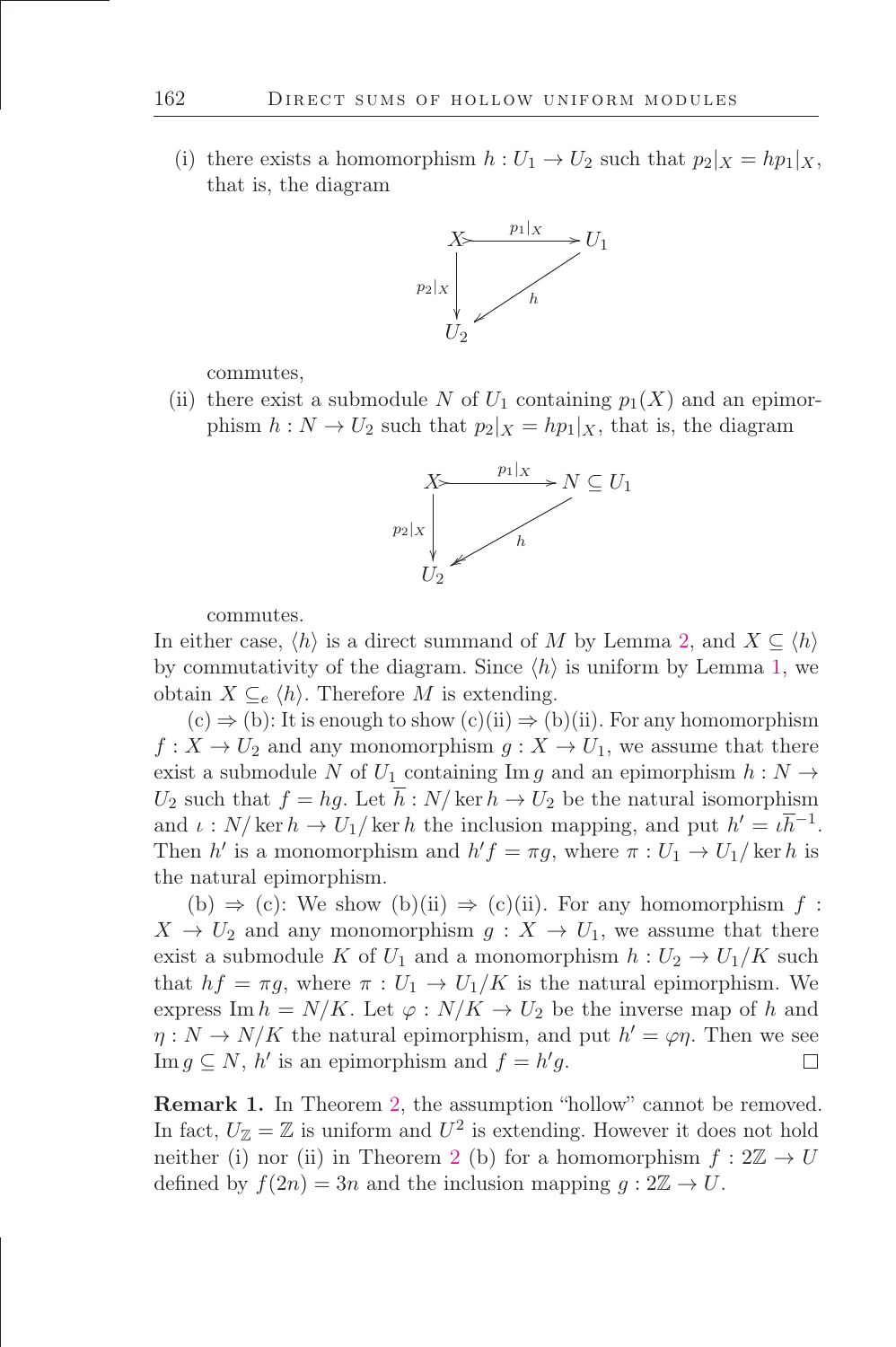Lifting modules do not necessarily satisfy the FIEP. We can make an example of a lifting module without the FIEP, using Theorem [1.](#page-3-0)

**Example 1.** Let  $\mathbb{Z}_{(p)}$  and  $\mathbb{Z}_{(q)}$  be the localizations of  $\mathbb{Z}$  at two distinct prime numbers  $p$  and  $q$  respectively. We consider a semiperfect ring  $R = \begin{pmatrix} \mathbb{Z}_{(p)} & \mathbb{Q} \\ 0 & \mathbb{Z} \end{pmatrix}$ 0  $\mathbb{Z}_{(q)}$ ) and its right ideal  $L = \begin{pmatrix} 0 & \mathbb{Z}(q) \\ 0 & \mathbb{Z} \end{pmatrix}$  $0 \mathbb{Z}_{(q)}$ ), and put  $U_R = R/L$ . Then  $\hat{U}$  is uniserial whose the endomorphism ring is not local (see. [4]). According to [1, Proposition 12.10],  $U^2$  does not satisfy the FIEP. We show  $U^2$  is lifting. For any nonzero homomorphism  $f: U \to U/X$  where  $X$  is a submodule of  $U$ , we can express

$$
f(\overline{\begin{pmatrix} 1 & 0 \\ 0 & 0 \end{pmatrix}}) = \overline{\begin{pmatrix} x & 0 \\ 0 & 0 \end{pmatrix}} + X
$$

for some  $x \in \mathbb{Z}_{(p)}$ . If  $x \in \mathbb{Z}_{(q)}$ , we can define a homomorphism  $h: U \to U$ with  $h(\begin{pmatrix} 1 & 0 \\ 0 & 0 \end{pmatrix}) = \begin{pmatrix} x & 0 \\ 0 & 0 \end{pmatrix}$ , and h satisfies  $\pi h = f$ , where  $\pi$  is the natural epimorphism from U to  $U/X$ . Otherwise we can express  $x = p^m \frac{1}{q^n} \frac{t}{s}$  $\frac{t}{s}$ , where  $m \in \mathbb{N} \cup \{0\}, n \in \mathbb{N}$  and  $s, t \in \mathbb{Z} \setminus (p\mathbb{Z} \cup q\mathbb{Z})$ . Put  $N = \begin{pmatrix} p^m & 0 \\ 0 & 0 \end{pmatrix} R$ . We can define an epimorphism  $h: N \to U$  with  $h(\begin{pmatrix} p^m & 0 \\ 0 & 0 \end{pmatrix}) = \begin{pmatrix} q^n \frac{s}{t} & 0 \\ 0 & 0 \end{pmatrix}$ , and h satisfies  $fh = \pi|_N$ , where  $\pi$  is the natural epimorphism from U to  $U/X$ . Therefore  $U^2$  is lifting by Theorem [1](#page-3-0) (b)  $\Rightarrow$  (a).

#### Acknowledgments

The author would like to thank Professors Yosuke Kuratomi and Isao Kikumasa for valuable comments. The author is also grateful to the referee for the suggestions which improved the presentations of the paper.

#### References

- [1] F. W. Anderson and K. R. Fuller, Rings and Categories of Modules, Springer-Verlag, New York 1974.
- [2] Y. Baba and K. Oshiro, Classical Artinian Rings and Related Topics, World Scientiőc Publishing Co. Pte. Ltd., 2009.
- [3] J. Clark, C. Lomp, N. Vanaja and R. Wisbauer, *Lifting Modules. Supplements and* Projectivity in Module Theory, Frontiers in Math. Boston: Birkhäuser, 2006.
- [4] A. Facchini and L. Salce, Uniserial modules; sums and isomorphisms of subquotients, Comm. Algebra 18 (1990) 499-517.